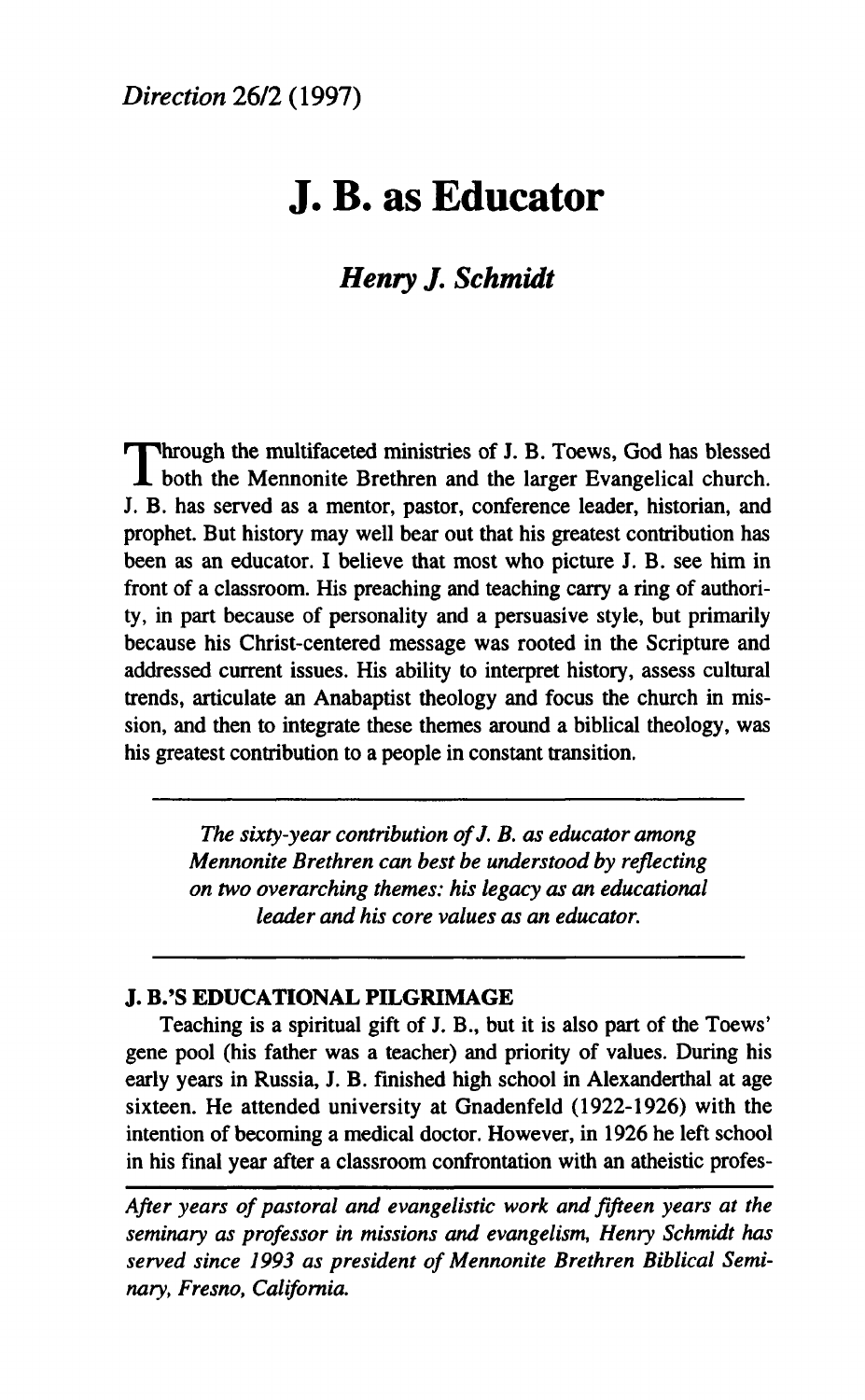**sor. This confrontation eventually led to J. B.'s arrest for spreading counter-revolutionary propaganda on campus. During a subsequent eighteen-month interlude in Holland, while en route from Russia to Canada, J. B. also attended the Volks University of Amsterdam.<sup>1</sup>**

**As a new immigrant to North America, J. B. continued to pursue educational goals. Two years after arriving in Canada, he attended Tabor College in Hillsboro, Kansas, from 1930-1932. In the fall of 1938, J. B. enrolled in Western Conservative Baptist Seminary in Portland, Oregon, and graduated with a Master's degree in Theology in 1941. That summer he began studies at Southwestern Baptist Theological Seminary in Fort Worth, Texas, toward a doctor of theology degree. J. B. was one course short of completing that degree when, at the counsel of Mennonite Brethren leaders, he terminated his studies. The decision was not easy, but the warning was clear: You will not be accepted in the brotherhood if you continue to pursue a doctoral degree in theology. You will lose your simple faith in the Gospel.<sup>2</sup> In 1944, no other Mennonite Brethren leader in North America had attained that level of theological education.** 

**Much of J. B.'s public ministry was invested in educational institutions. The case can even be made that his three brief pastorates (Hepburn, Saskatchewan, 1937-1938; Buhler, Kansas, 1942-1945; and Reedley, California, 1949-1954), and his decade as Executive Secretary of the MB Board of Missions (1954-1963) were marked most by his strong biblical/theological teaching ministry. More than half of J. B.'s sixty years of public ministry have been in teaching/administrative positions in four different institutions. In 1932, J. B. accepted a teaching position at Bethany Bible Institute, Hepburn. After two years he became president, at age twenty-eight, and served for three more years (1934-1937). In 1940, he took a two-year teaching assignment in Bible at Freeman College in South Dakota. From 1945 to 1948, J. B. pioneered the establishment of a new Mennonite Brethren Bible College (now Concord College) in Winnipeg, Manitoba, serving as president.** 

**J. B. responded to a call in 1963 from the U.S. Board of Education to become a faculty member of Mennonite Brethren Biblical Seminary (MBBS), Fresno, California. One year later he was appointed President. He served in this capacity until his retirement in 1972, always insisting on a half-time teaching load to "remain closely involved with the academic program and the student body."<sup>1</sup> From 1972-1982 J. B. served as Executive Secretary of the Historical Commission where he concentrated his efforts on establishing The Center for Mennonite Brethren Studies, an archival and historical research resource of the seminary, in addition to continued part-time teaching. His interest, commitment, and**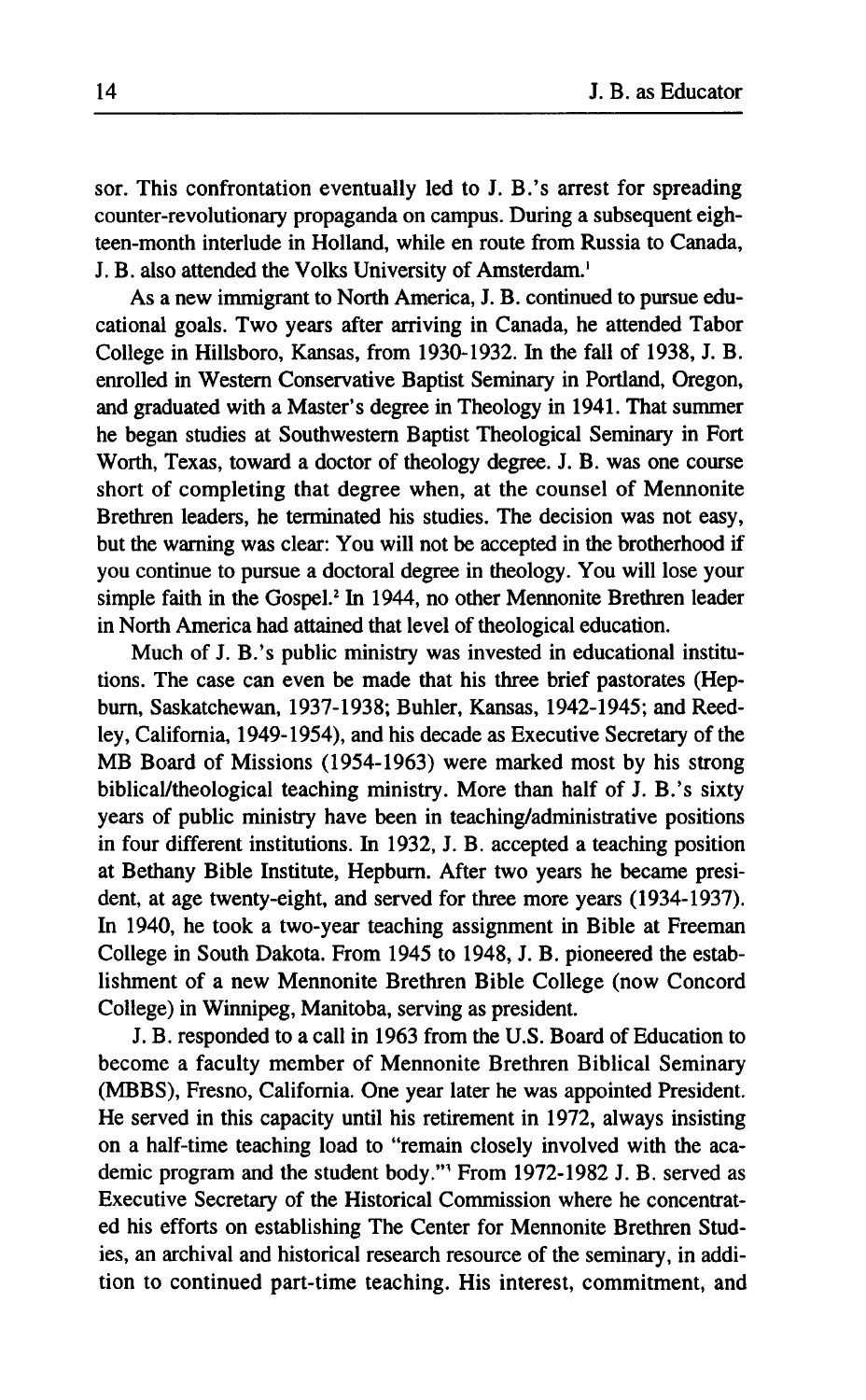prayer investment in leadership training at the seminary remains strong to the present.

The sixty-year contribution of J. B. as educator among Mennonite Brethren can best be understood by reflecting on two overarching themes: his legacy as an educational leader and his core values as an educator.

# **AN EDUCATIONAL LEADER**

Since 1969, my life has overlapped with J. B.'s in the seminary context. My three years as a seminary student were his last three as President. In 1969 there were seventy students and eight professors (J. B. Toews, George Konrad, A. J. Klassen, Orlando Wiebe, Paul Hiebert, Dwight Acomb, Waldo Hiebert, and Elmer Martens). J. B. was one of my professors, and my two years as student body president and representative to the Board brought increased personal contact with him as administrator.

As a teacher, J. B. was a good storyteller. His lectures were well organized, precise, informative, motivational, laced with practical application and always delivered with passion. He was demanding in his class assignments and constantly urged students to buy and read more books, e.g., "If you have to sacrifice a meal to buy this book, do it," or "You can read this book in a few hours, it is only a pamphlet of a hundred pages."

He also found ways to be creative in afternoon classes when students were drowsy. One day he was annoyed with a student sleeping in class and stated publicly, "If I had a water pistol, I would wake him up." Several classes later, a fellow student had placed a water pistol beside the podium. When the sleeping scenario repeated itself, J. B. carried out his threat. For never having served in the military, his aim was perfect. The student was awake, and J. B.'s only surprised, half-apologetic comment was, "I didn't know it was loaded."

Indelibly imprinted upon the minds of his students, even beyond the content of his lectures, was the person behind the lectures. Who he was and what he represented as a person reflected: commitment to Christ; responsiveness to God's call; serious discipleship; a spirit of sacrificial service; insistence on the Bible as the ultimate authority; and passion for the church and its mission. For me, four of J. B.'s core values stand out: biblical theology, servant leadership, an historical frame of reference, and the church in mission.

## **A BIBLICAL THEOLOGY**

Choices and timing are two important factors that shape individuals, movements, and the course of history. J. B.'s choice to pursue theology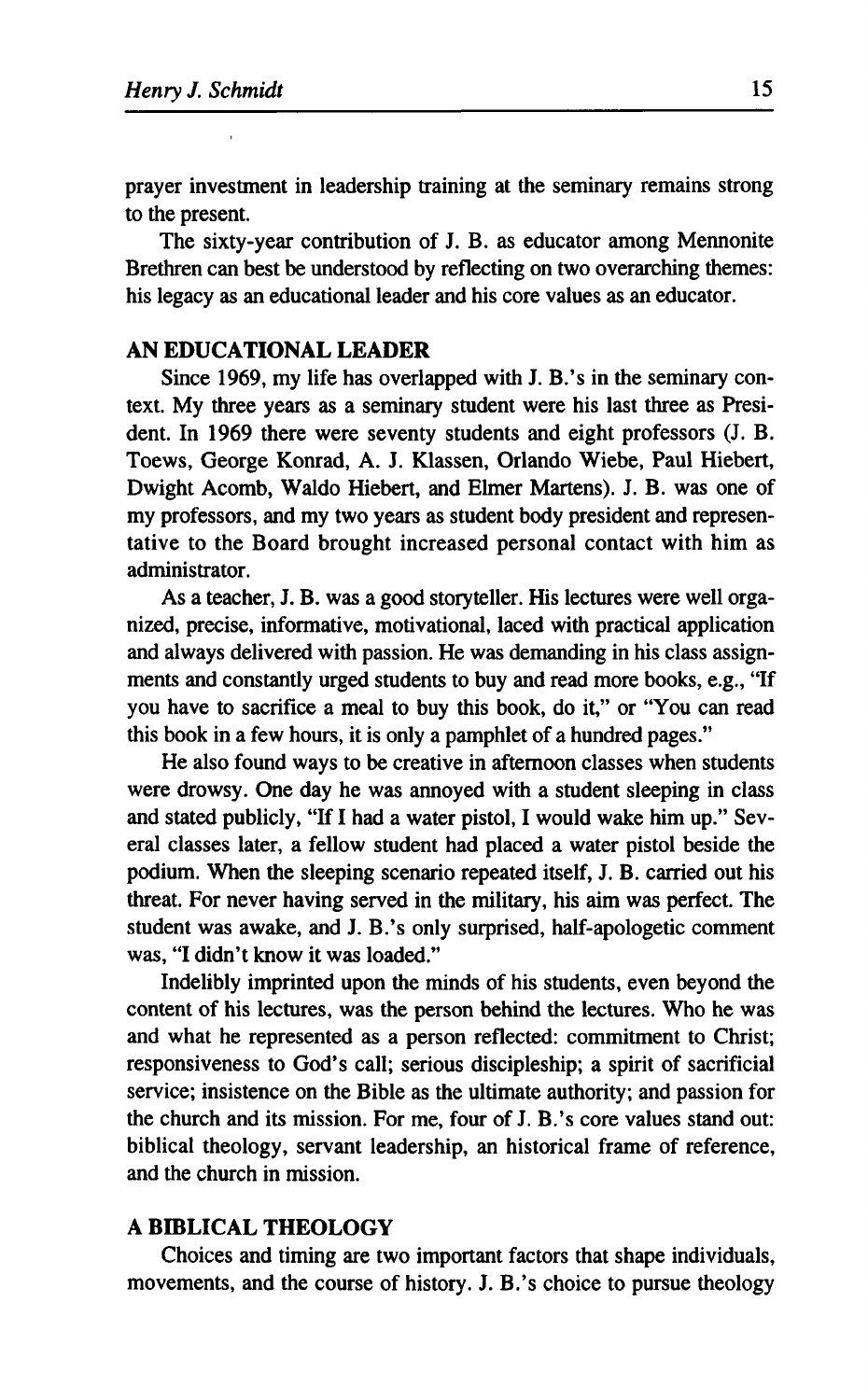**in his post-secondary education significantly influenced him as an educator and leader. The timing for him to rise as a theological leader from within the Mennonite Brethren ranks could not have been better. The church was moving from an agrarian, rural, and homogeneous context, usually featuring a lay preacher, toward an industrialized, urban, vocationally/culturally diverse context featuring professionalized ministry. The times demanded a move from implicit to explicit theology, and J. B. was uniquely prepared, called, and gifted for that task.** 

**Three themes characterize J. B.'s biblical teaching. First, it consistently featured a theocentric rather than an anthropocentric starting point in a biblical theology. He begins his autobiography with the title, "In the beginning," citing Genesis 1:1, John 1:1-5, and Psalm 22 in acknowledgement of God as the beginning and the end, the first and the last.<sup>4</sup> His class lectures, regardless of the subject, began with the bigger theological questions, "Who?" "What?" and "Why?" rather than the pragmatic questions of "How?" or "When?" Salvation, in J. B.'s theology, did not begin with humanity's lostness, but rather with an eternal and gracious God who initiated redemption. He sent his son as Lord and Savior to redeem us from sin and self-centeredness, and to restore broken relationships, vertically and horizontally, through repentance and faith (John 3:16; 2 Cor. 5:14).** 

**Thus, conversion was not a ticket to heaven, first and foremost, but was a restored relationship with God and a reordered life in relation to others. And the motivating force in global mission, according to J. B., did not begin with the human predicament, or with the Matthew 28:19- 20 mandate to go into all the world and preach the gospel, but with Matthew 28:18, a submission to Christ's lordship, to whom all authority and power had been given in heaven and on earth. Evangelism had less to do with the "How?" of methods and strategies, but more with an intimate relationship to the "Who?"—Jesus Christ who said, "Follow me and I will make you fishers of men" (Matt. 4:19).** 

**A second major theme of J. B.'s theological framework was a biblical foundation. For J. B. the issues of the authority of God and the Bible were settled on a personal level during his studies in Amsterdam as he wrestled with questions relating to atheism, which denied the supernatural, and rationalism, which rejected all claims of certainty and limited reality to the intellect. In a midnight crisis experience at the monument of William of Orange, he found his answer in a search for the absolute. In an open Bible, the words of Psalm 119:89 were highlighted by a spotlight: "Forever, O Lord, thy word is settled in heaven. Thy faithfulness is unto all generations; thou hast established the earth and it abideth."<sup>5</sup> For**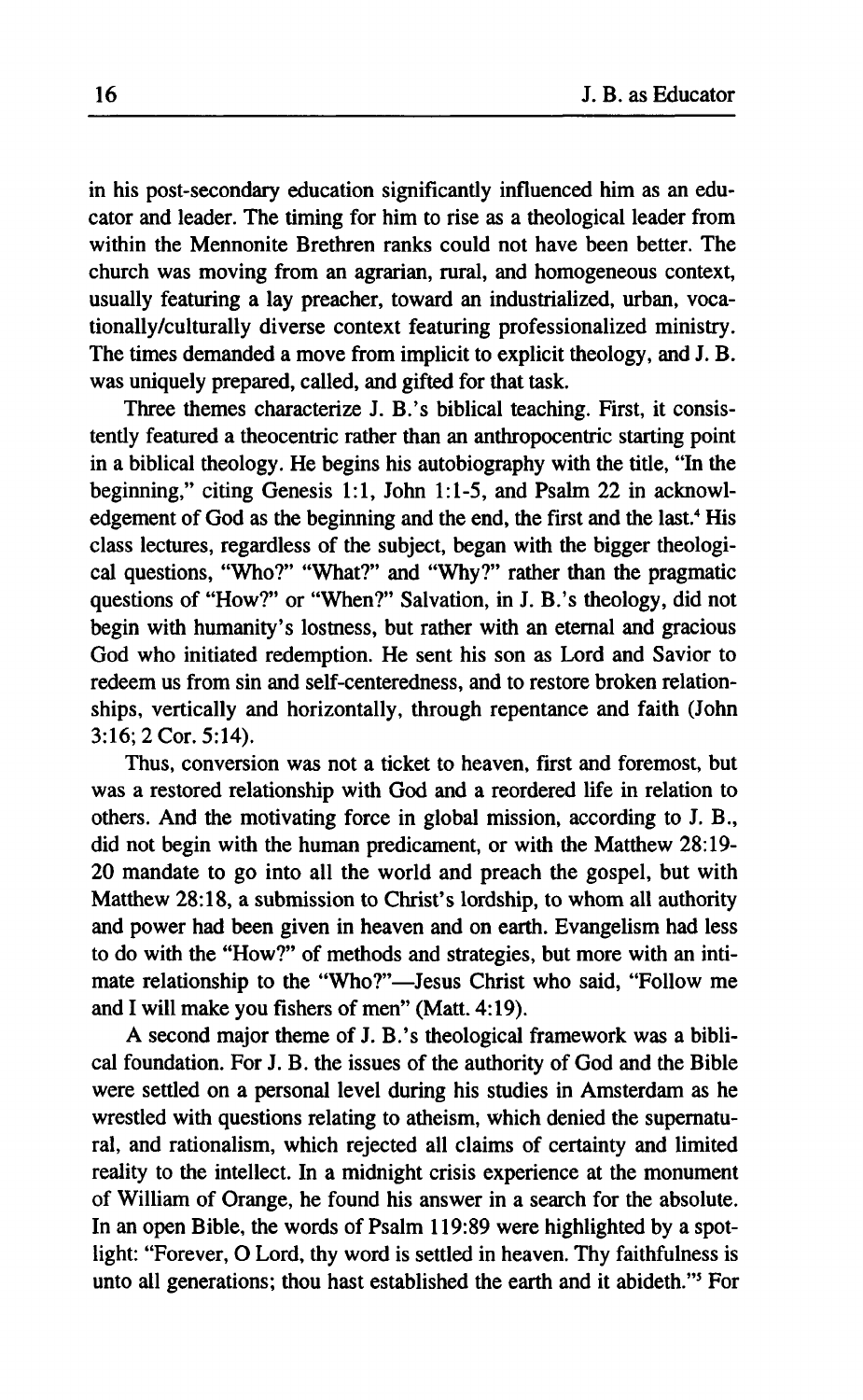J. Β., "What does the Bible say?" became pivotal in his teaching/preaching ministry. God's Word applied to all areas of life: personal and communal; private and corporate. In his teaching career and public ministry he never became embroiled in the inerrancy debate; because the authority of the Bible was a given, the message need only be proclaimed.

A significant turning point for J. B. also came at age thirty-four during his studies at the Conservative Baptist Seminary in Portland. He was committed to be not only Evangelical, but Anabaptist in his theology.<sup>6</sup> When it came to understanding, interpreting, and applying the Bible to life issues, J. B. believed the principle of a "community hermeneutic" had precedence over individual interpretation. For J. B. and Mennonite Brethren, Acts 15 became the model. It was his conviction that the final application of scriptural truth emerged from the fellowship of the redeemed community as they gathered to study the Word and depended on the illumination of the Holy Spirit (Acts 15:28).

As a result, a third major theme of J. B.'s biblical theology focused on the nature of the church. Few teachers on the book of Acts have been more helpful than J. B. in articulating the biblical principles of a New Testament church. For J. B. the issue of congregational structure, or ecclesiology, was inseparable from the new birth. New creatures form a new kind of body, a body composed of only those who share the same spiritual birthright. The church, the body of Christ, is not a mere organization or an association but an interdependent fellowship, a community of inter-responsibility and discipline, a covenant community (1 Cor. 12). Every member is to be concerned about the welfare of fellow members. Through teaching, encouragement, counseling, discipling, and through rebuke where necessary, the church promotes constructive discipline.

It was expected that the lifestyles, ethics, and values of believing members of Christ's body would be different from the rest of the world. The church was called to be "salt" and "light." J. B. taught that the Sermon on the Mount (Matt. 5-7) was the biblical standard of ethics in terms of expressing love, forgiveness, self-surrender and even love for enemies. For Mennonite Brethren the issue of consistency in life in following Jesus was often a greater concern than discussing doctrinal issues.<sup>7</sup>

#### **A SERVANT-LEADER AND MENTOR**

The second of J. B.'s four core values specifically concerns leadership. Robert K. Greenleaf first coined the term "servant-leadership" in his seminal 1969 essay, "The Servant as Leader."<sup>8</sup> He similarly writes elsewhere,

Leadership was bestowed on a man who was by nature a servant. It was something given, or assumed, that could be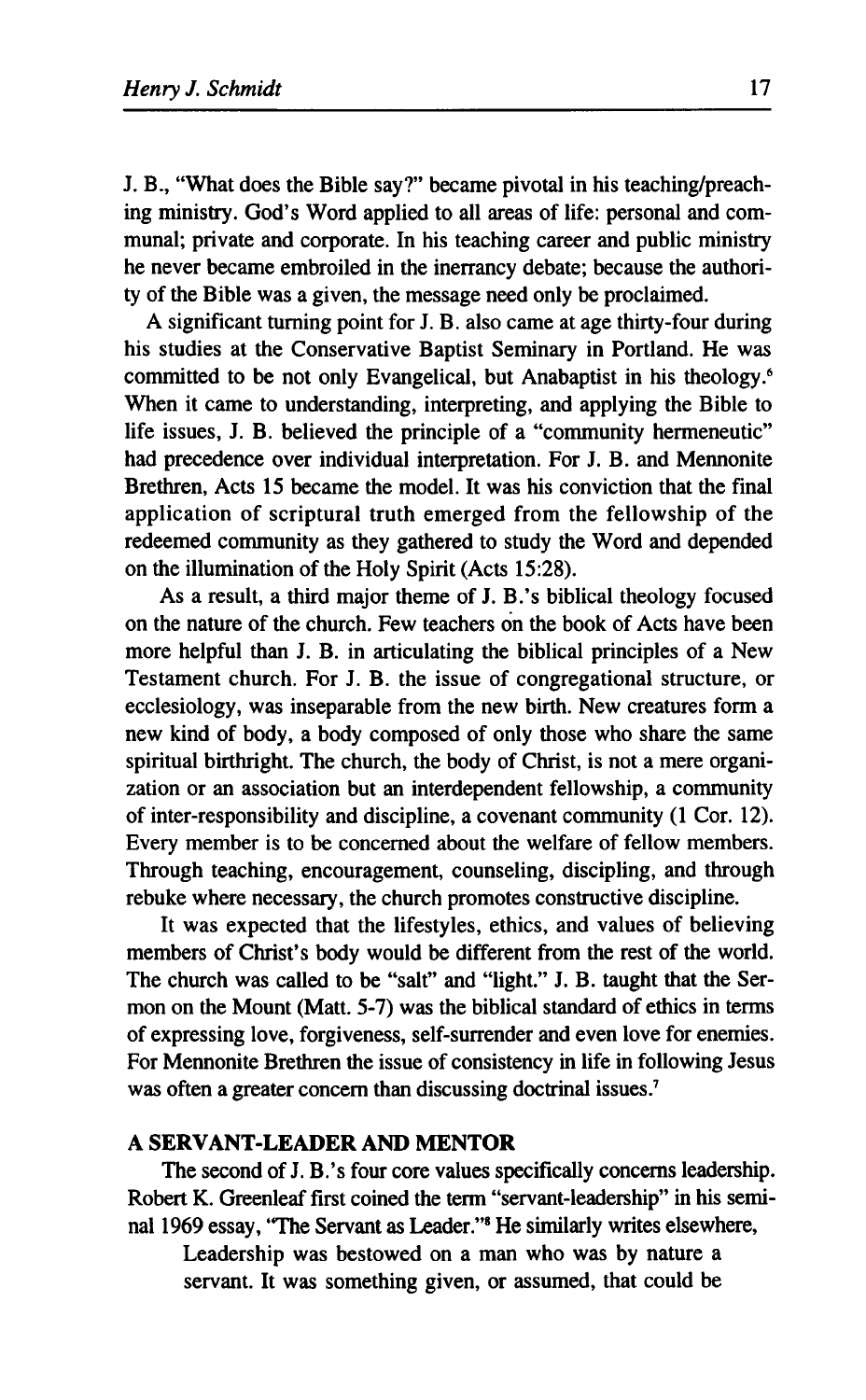**taken away. His servant nature was the real man, not bestowed, not assumed and not taken away. He was servant first.<sup>9</sup>**

**Greenleaf believed that more servants should emerge as leaders and that they should follow only servant leaders. He developed two extreme types, "leader-first" and "servant-first." The difference, he suggested, is the care taken by the servant to make sure that other people's highest priority needs are being served. For Greenleaf the best test of a servantleader was, "Do those served grow as persons?" and "While being served, are they more likely themselves to become servants?"** 

**Greenleaf s term "servant-leader" aptly describes J. B.'s philosophy of ministry, educational style, and life of service. His entry in ministry came in the context of a plurality of leadership, discerned from within the church, to serve the church. His philosophy of leadership is most clearly articulated in Chapter 16 of his recent history book under the question, "How Shall We Then Be Led?"<sup>10</sup> In addressing current leadership concerns, he appeals to the servanthood leadership model of Jesus and Peter (1 Pet. 5:2-3). Seven times in the Gospels Jesus emphasized, "He who is greatest among you shall be servant" (Matt. 20:27-28; 23:11; Mark 9:35; 10:43-44; Luke 9:48; 22:26-27; John 13:14).** 

**But in his critique of the single-pastor model, the pastor as CEO, and the inadequacies of centralized autocratic leadership in current Mennonite Brethren churches, J. B. also appeals to Robert K. Greenleaf s "Servant Leadership" as the most effective style in the corporate world. He muses about why top-down leadership is being rejected in business, but is so readily accepted in the church. While J. B. acknowledges that the functional structure of leadership would vary according to gifts and cultural context, the posture always remains that of a servant. His response to the church leadership crisis was to rebuild the shepherding ministry as the primary assignment. He states, "What is urgently needed is leadership identified with the flock, rooted in the fellowship of the flock, and trusted by the flock to guide them in a path that is consistent with biblical principles."<sup>11</sup>**

**On a personal note, I am one of many students and pastors who experienced J. B.'s servant-leadership and mentoring. When our family arrived in Fresno in 1969, after five years of pastoring in the Midwest, it was J. B. who welcomed and invited us to their home for dinner. At seminary, faculty and student prayer meetings occurred regularly with J. B.'s support. Because I struggled with shallowness in my personal prayer life during my seminary experience, I asked J. B. to be my mentor. That weekly hour of prayer together for almost a year has imprinted**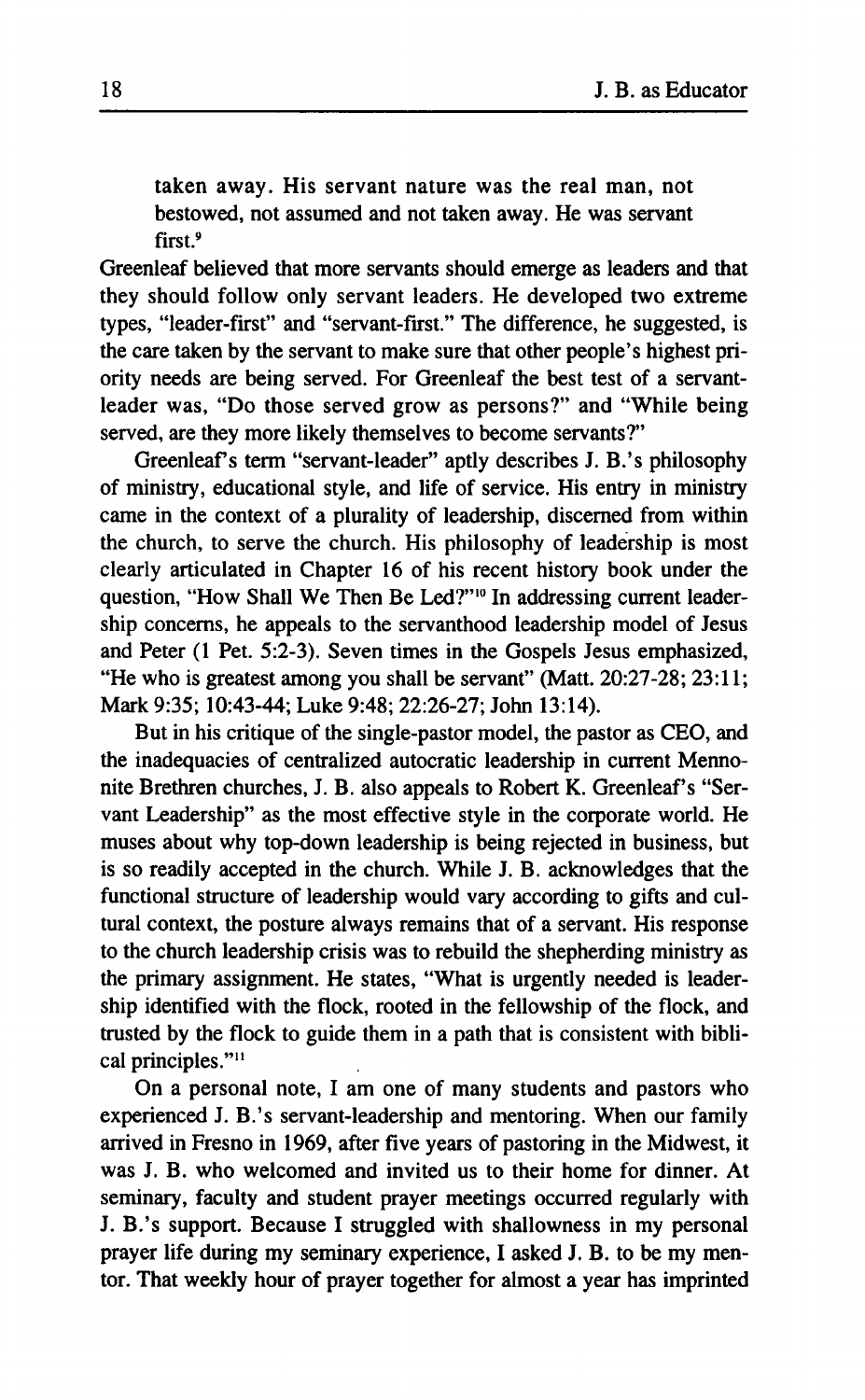my life. I learned much about prayer, faith, intercession, and dependence from J. B.'s prayers.

Knowing my interest and commitment to evangelism, it was J. B. who approached me during my second year of studies about anchoring an evangelistic and church renewal constituency ministry in the seminary under joint sponsorship with the U.S. Conference Board of Evangelism. I have not forgotten the Raisin City, California, crusade where J. B. appeared one evening, unannounced, tape recorder in hand. The following week he initiated a breakfast to discuss my sermon. He affirmed some strengths, but the longer conversation was in the category of urgent areas for improvement. I accepted his counsel because I knew his concern was to help me become more effective in ministry.

In my final year of seminary, it was J. B. who drew me into his evangelism class to lecture in his absence. He also opened the door for me to teach the evangelism class at MBBS after I graduated. Most seminary graduates who had him as a teacher/administrator have similar "J. B. stories" about how he impacted their lives through informal contacts, servant-leader modeling, personal interest, counsel, and interaction. This was true both inside and outside of the classroom.

## **AN HISTORICAL FRAME OF REFERENCE**

Every faculty member sooner or later becomes known by certain "pet phrases." J. B. was no exception. His "historical frame of reference," a third core value, found its way into most lectures. It was the "question behind the question" in personal introductions and conversations when he would ask, "Who are your parents?" or "What is your family background?" Students knew his oft-repeated line, "A church that forgets the past cannot understand the present and lacks direction for the future." J. B. was an historian whose concern was to "take from the past the fire, not the ashes." He cultivated a sense of history because the ideas and events that shaped the present came out of the past.

After all, the Bible is an historical book of God's revelation and relationship to humanity. Faith is based on actual historical events, as God worked through a chosen people, and decisively broke into history to redeem them. Christianity is an historical religion. J. B.'s grounding in biblical theology causes him to lament that the current generation tends to distance itself from the lessons of history and to seek inspiration from slogans for the future. He writes, "Biblical history is different. The people of God, future-orientated as they are, 'remember the works of the Lord' (Ps. 77:11) to equip them for the challenges of the present and the hope for the future."<sup>12</sup>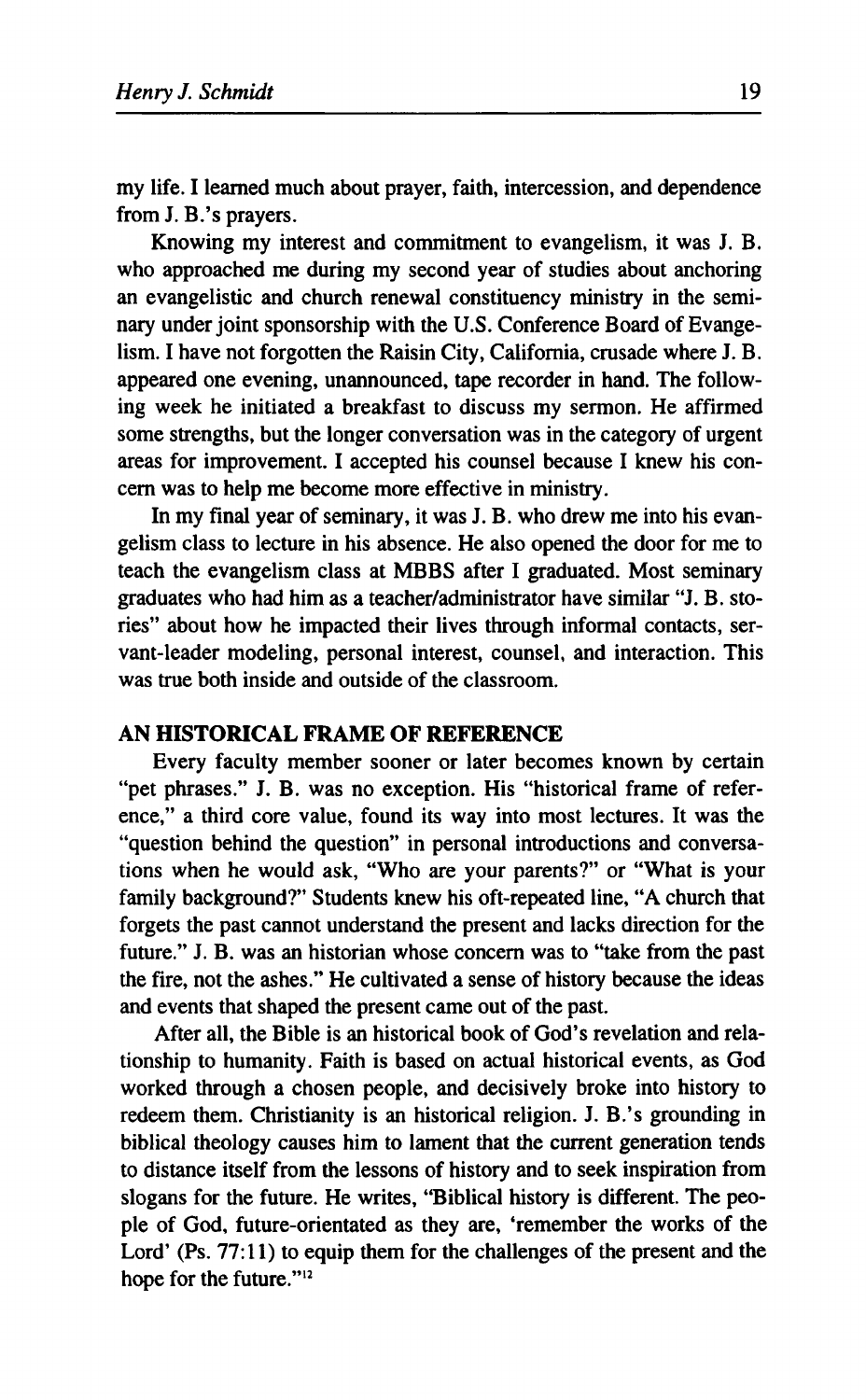"An historical frame of reference" for J. B. was a major key in understanding revival movements, denominational identity, conversions, and church growth. It was likewise a means of preventing the church from becoming theologically shallow, spiritually weak, myopic in perspective, and married to its culture.

J. B.'s "historical frame of reference" has also reached far beyond his classroom lectures in two specific ways. His monumental ten-year work of establishing the Mennonite Brethren archives and an historical research center is a major contribution to denominational history and identity. Secondly, his conviction that "a church without the past will soon be a church without a future" also motivated a publication focus during his retirement years. In 1978, the English translation of P. M. Friesen's, *The Mennonite Brotherhood in Russia: 1789-1910,* was published. In the same year, he released his book, *The Mennonite Brethren Church in Zaire.* These publications, along with J. B.'s numerous periodical articles and his two most recent volumes, *A Pilgrimage of Faith: The Mennonite Brethren Church in Russia and North America 1860- 1990* (1993), and *J B: The Autobiography of a Twentieth-Century Mennonite Pilgrim* (1995), are important contributions to the history, identity, self-understanding, and future direction of Mennonite Brethren.

#### **THE CHURCH IN MISSION**

A final core value for J. Β. concerned the nature of the church. In describing Mennonite Brethren, he often quoted the words of Emil Brunner, "The church exists by mission as fire exists by burning." The Mennonite Brethren Church was born in the fire of mission and was characterized by evangelistic zeal. J. B. makes the point that early Mennonite Brethren missionary outreach was spontaneous, without an explicit theology of mission. It was motivated by two basic biblical truths: people were lost and needed to hear the Gospel, and it was the task of followers of Christ to make known God's salvation.

J. B.'s commitment to Anabaptism was influenced not only by its bibliocentrism, but by the fact that it became a dynamic missionary movement. Along with other historians, J. B. pointed to the Anabaptists as the "real reformers" because they best recaptured the missionary nature of the first-century church. His lectures on Acts made it clear that the purpose and strategy of evangelism were inextricably woven with the mission and character of the local church.

J. B.'s commitment to the church in mission influenced the larger church and educational institutions in several specific ways. First, his mission perspective was holistic and multidimensional. He moved mis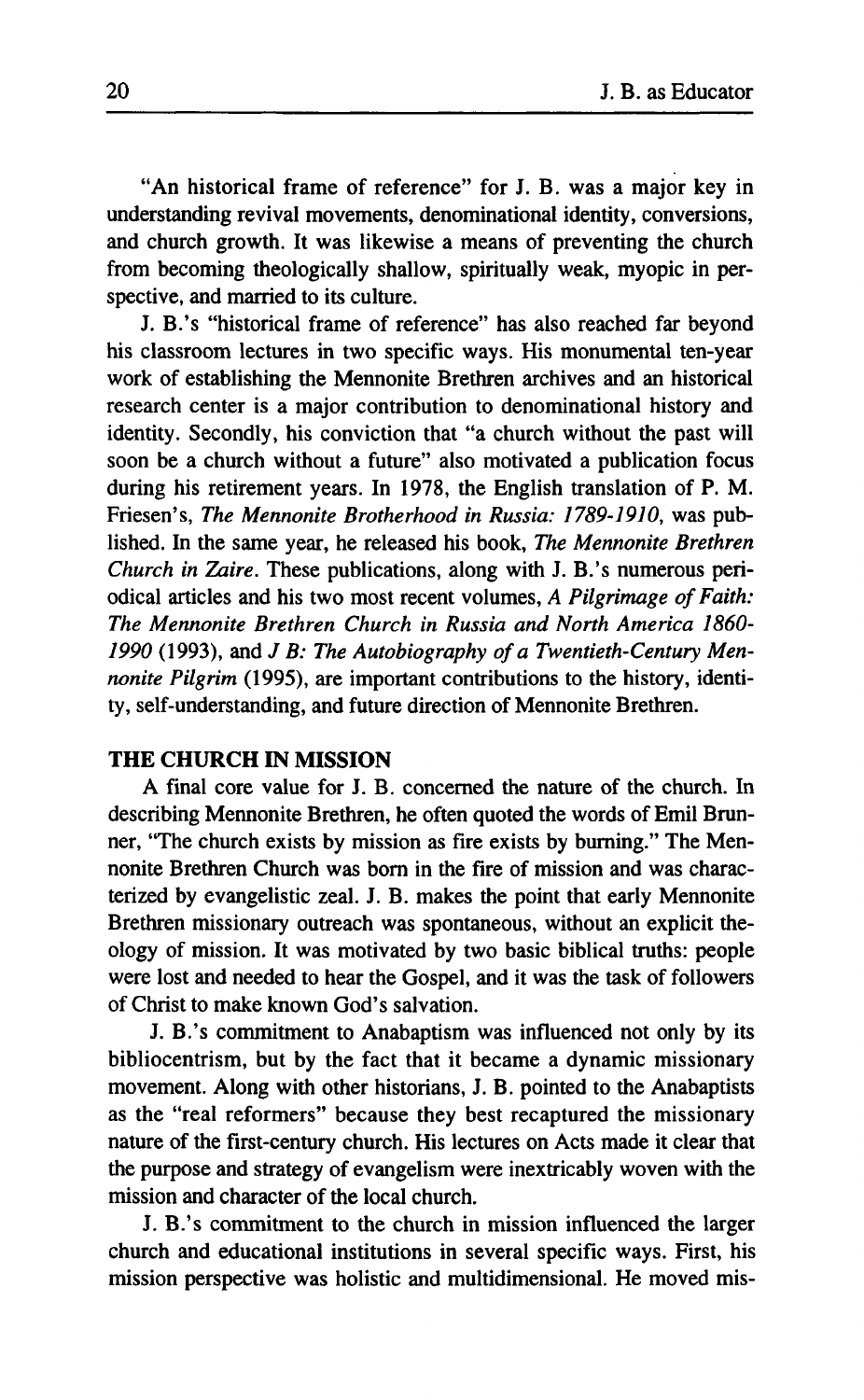sion theology beyond the typical dichotomies of the mid-century, Evangelical debates. For J. B., the question was not "either/or"—evangelism or social action; demonstration or proclamation; ministry to the spiritual or physical needs; welfare or mission—but "both/and."

On yet another level it was not mission or education, church planting versus leadership training, but again "both/and." Mission, according to J. B., should never be training followers without developing leaders or producing sheep without "calling out" shepherds. In his critique of leadership development in current MB churches, he writes, "It is ironic that amid the strong emphasis on evangelism and church growth throughout the Mennonite Brethren conference, there is also an apparent sterility that prevents men and women from being called forward to the leadership ministries that are basic to healthy growth and maturing the believing community."<sup>13</sup>

Secondly, as a gifted public communicator, his mission message received wide acceptance among Mennonite Brethren and the broader church. Few MB leaders have had a wider hearing than J. B. His Bible and mission conference ministries included: all Mennonite Brethren post-secondary institutions plus many of our churches; Back to the Bible Broadcast; Prairie Bible Institute; Grace Bible Institute; Mennonite World Conference; and international audiences too numerous to mention. In mission theology, J. B. was ahead of his time in terms of direction, methods, structure, and strategies.

#### **J. B.'S ROLE IN MB EDUCATIONAL INSTITUTIONS**

As a mission executive ar 1 at the three MB educational institutions he served, J. B. provided leadership by articulating a clear direction and by courageously navigating the needed changes. At Bethany Bible Institute his vision was to offer young people (age sixteen and older) a twoyear basic training in Bible; to provide an additional two years of advanced studies for older students preparing for church or mission ministry; to develop support from the constituency by ministering in the churches; and to bring unity and cohesiveness to faculty that were diverse in theology and personality styles. The school grew under his leadership and experienced strong constituency support.

His call to the newly established Mennonite Brethren Bible College in 1944 again called for visionary and courageous leadership. For Canadians this new college was to train ministers, teachers, missionaries, and other Christian workers at a level beyond what Bible schools could offer. This required careful negotiation and coordination with institutions and leaders. J. B. arrived at the college two months before the start of its sec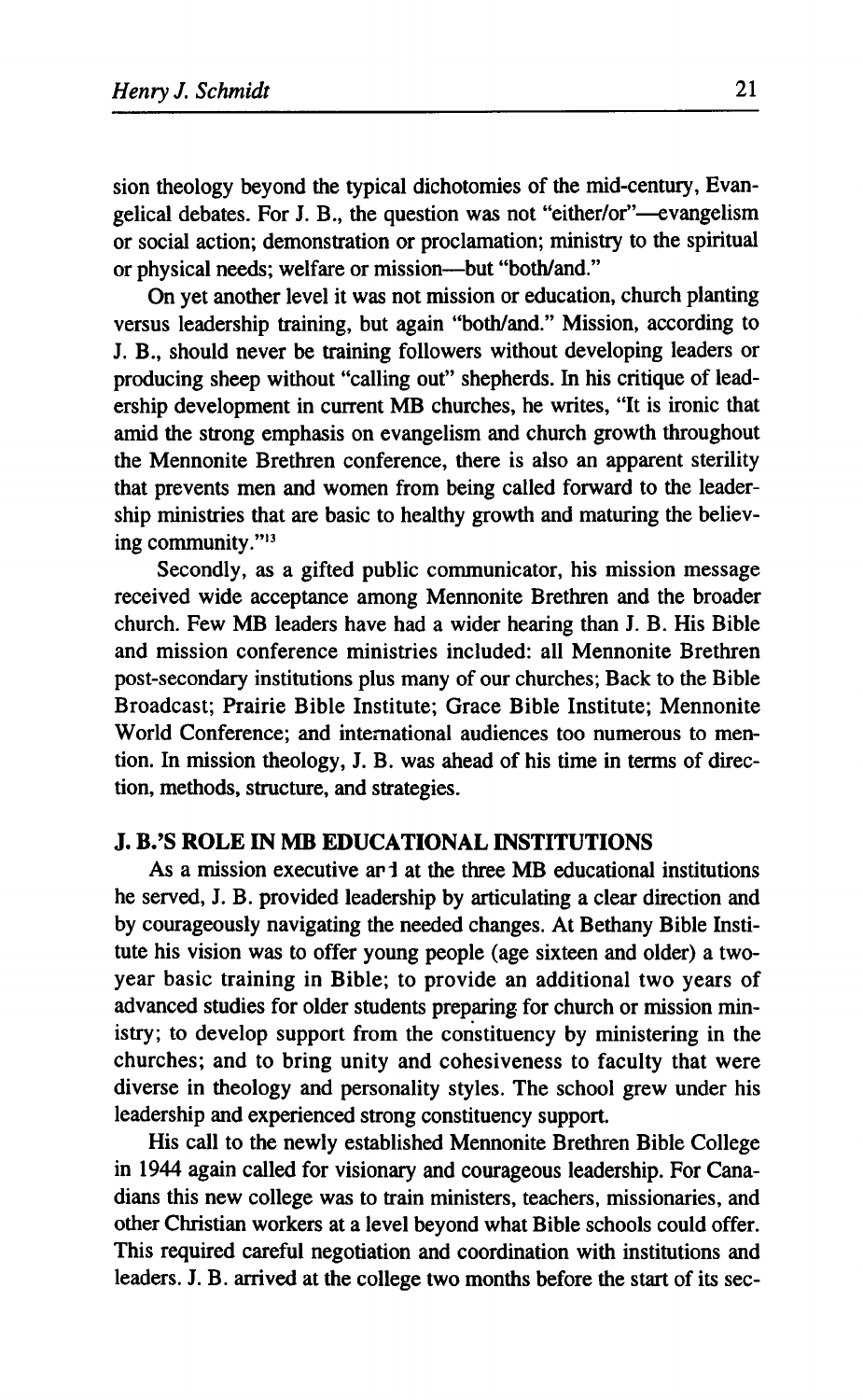ond year. What he found was a college with no catalog, no three-year curriculum plan that would take students beyond the Bible school level, no library, no student housing facilities, a preliminary list of prospective students, and one full-time faculty member.

The needs were clear to J. B.: project a study curriculum, write a draft of the catalog, set policy for the new college, recruit additional fulltime faculty, promote the college in the churches, and upgrade the facilities. When the college opened on October 1, 1945, there were seventyfive day students, twenty-three evening students, and thirty-eight Sunday school teachers enrolled in special Christian education classes. Five fulltime and three part-time faculty were in place.

J. B.'s visionary leadership was strategic in several ways. All of the full-time faculty appointments were trusted church leaders. Several were less qualified academically but were gifted in expository preaching and constituency ministries (A. H. Unruh and Η. H. Janzen), while others had stronger academic background (J. H. Quiring and R. M. Baerg). Additional important factors were J. B.'s own teaching and constituency ministries, plus his ability to negotiate with leaders of the Bible schools to gain support for the new college.

#### **THE MB SEMINARY**

J. B. initially accepted the seminary's invitation to teach mission and theology on the condition that he not be involved administratively.<sup>14</sup> What drew J. B. into the presidency was his vision for the development of a joint Canadian/U.S. seminary that was Anabaptist in theology and could help shape a more specific Mennonite Brethren identity. He outlined three conditions to the board in accepting the position: "First, to redefine the seminary's identity as an institution committed to an Anabaptist approach to the interpretation of scripture and to the life and character of the church. Second, to upgrade the faculty and other academic resources to meet the demands of a graduate-level academic program. Third, to develop the campus to provide adequate facilities for a graduate institution with the prospect that it could become the permanent location of a joint seminary with Canada."<sup>15</sup>

This represented radical change in an institution whose first ten years had been oriented toward an Evangelical, Dispensational theology. The 1964 Statement of Purpose, drafted by J. B., called for a graduate level theological education committed to a bibliocentric curriculum, an experiential faith, an Anabaptist concept of a disciplined church, and a New Testament understanding of mission and evangelism. The name was changed to Mennonite Brethren Biblical Seminary to identify the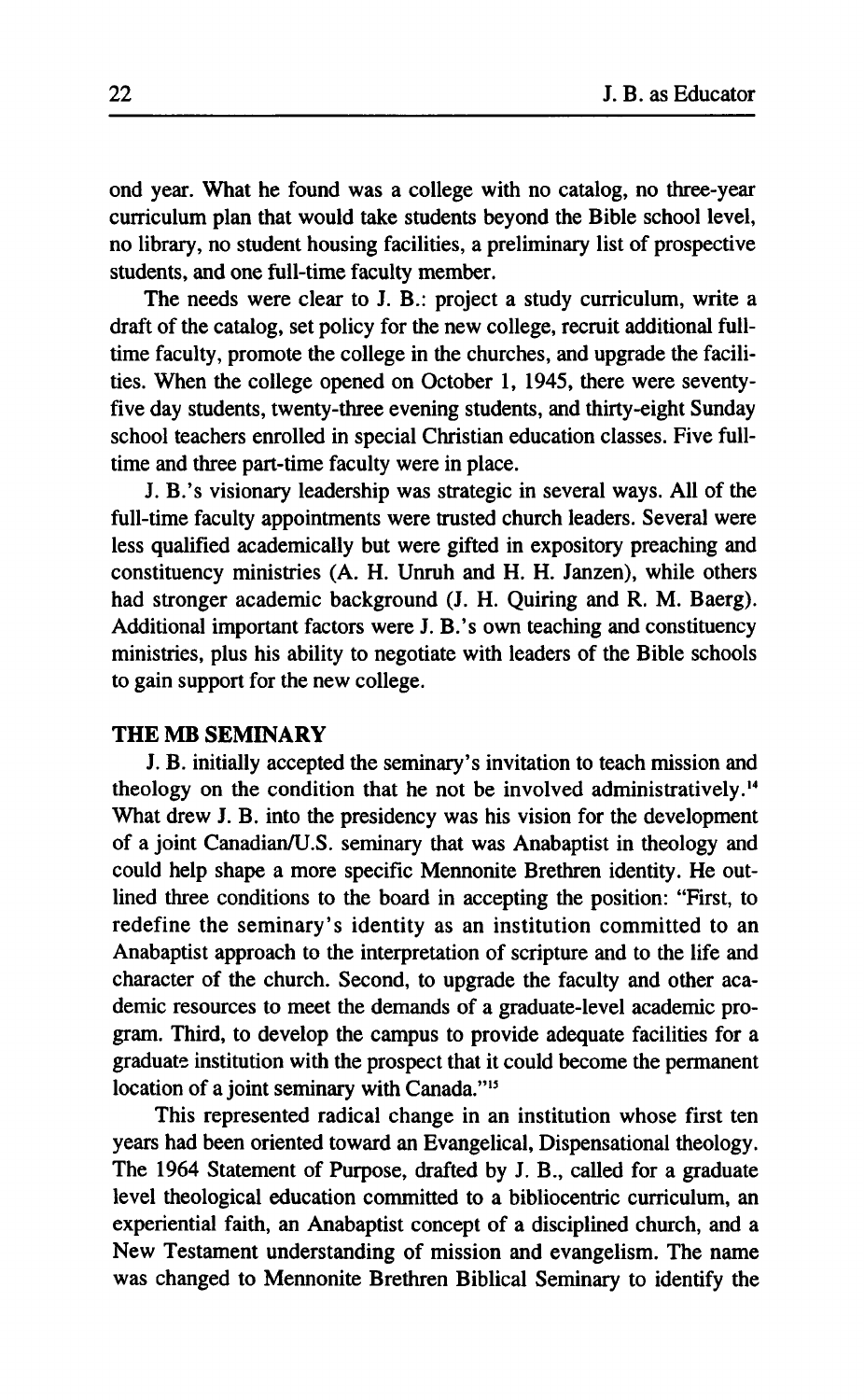$\bar{\Lambda}$ 

core character of the institution. The curriculum changed to include a required course in Anabaptist history and theology. New faculty appointees were committed to an Anabaptist theology, being members of a Mennonite Brethren Church, and were academically qualified in a particular discipline. Campus development included classroom renovations and new construction of ten student apartments, a prayer chapel, and an office/classroom facility.

The seminary attained associate membership with the Association of Theological Schools (ATS) in 1969 and full academic accreditation with the Western Association of Schools in 1972. In 1973 the seminary received full academic accreditation with ATS. By 1972, when J. B. resigned from the Presidency, the process for a joint U.S./Canadian seminary was in the final proposal stages, although not finalized. He felt his task had been completed. He had, in fact, reshaped an institution and, with it, future Mennonite Brethren leadership training.

#### **J. B.'S LEGACY: MENNONITE BRETHREN IDENTITY**

J. B.'s leadership as educator came at a time in history described by *Life* magazine as "an era of breakneck changes" (1936-1986). This era, as J. B. quotes in the preface to his autobiography, was

the most troubling, unsettling, costly, adventurous and surprising time ever. More has changed and faster, more has been destroyed, more accomplished than in any comparable interval in five thousand years since recorded history.<sup>16</sup>

Much was also changing in the Mennonite Brethren Church during this time. The additional internal transitions for an immigrant people must have felt like a tidal wave. They experienced transitions from: Russia to North America; cultural isolation to exposure and accommodation; German to English; rural to urban; ethnic and vocational homogeneity to diversity and heterogeneity; lay preachers to professional pastors; educational isolation to public institutions; agrarian work to the professions; clear religious boundaries to shifting values; poverty to affluence; and political disengagement to participation.

J. B. not only lived through all of these transitions, but his educational leadership played a major role in that process. As we reflect upon the leadership style he modeled, the core values he taught, and his particular contributions to three MB educational institutions, it is also significant to note the ways in which he shaped Mennonite Brethren identity as a whole. No one has addressed the issue of Mennonite Brethren identity with greater frequency and clarity.

Our identity crisis is linked to cultural transition and accommoda-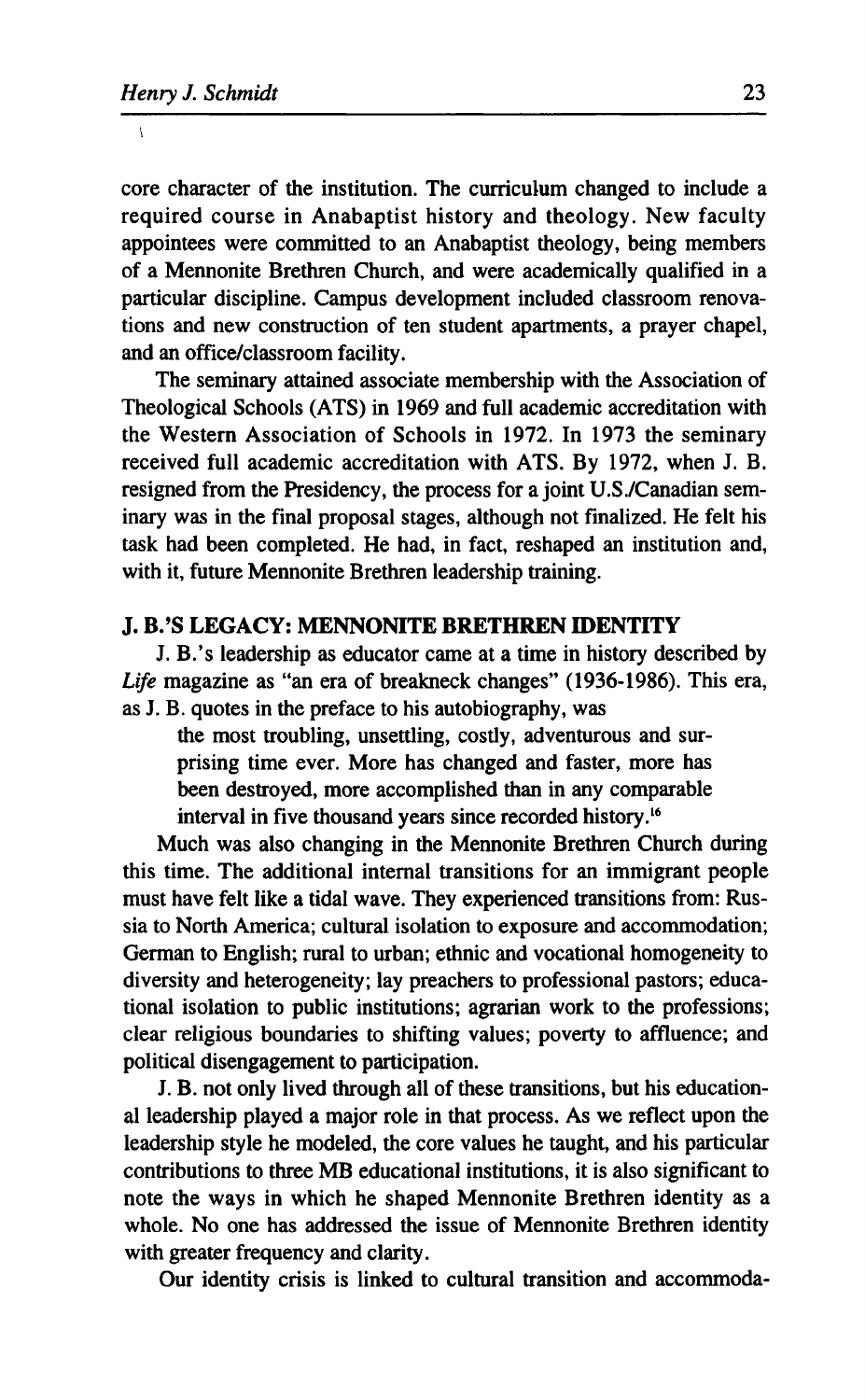tion, and a failure to articulate a theology of change in an era of cultural upheaval. And yet, J. B.'s strongest critique is leveled not at the culture, but at denominational institutions and leaders. His critique focuses on, first, our implicit theology, reaction to creedalism, and failure to articulate our history and beliefs in writing, which made us vulnerable in a new culture.

Second, our Bible school, college, and seminary teachers in earlier years were trained in Fundamentalist, Dispensationalist, Evangelical schools. We imported their theological and educational models and textbooks into our denominational institutions. Third, and most important, Mennonite Brethren schools in their earlier years made little or no effort to provide in their curriculum any systematic study of the historical and theological distinctives of the Mennonite Brethren. Commitment to an historic Anabaptist faith has been peripheral in many areas of our conference.<sup>17</sup>

Over the years J. B. has dared to ask not only the hard questions, but the right questions about Mennonite Brethren identity: "Who are we?" "What makes us different from North American Evangelicalism?" "Has our lack of New Testament (Anabaptist) ecclesiology clouded our selfunderstanding?" "Have Pietism and conservative Evangelicalism left us with a gospel that does not impact our neighbors?"<sup>18</sup> J. B.'s denominational identity questions are haunting, not only for today, but for succeeding generations.

## **CONCLUSION: A PERSONAL POSTSCRIPT**

J. B.'s legacy as servant-leader and educator among twentieth-century Mennonite Brethren will continue to shape this movement far beyond his life span. At age ninety-one, J. B. is weak in body, but strong in spirit. He is concerned about leadership training and the denomination's future. When I visited him in the hospital on my return from the Waterloo '97 convention last July, he asked for a report on the discussion and decisions concerning the future of the North American conference. On January 4, 1998, my phone rang. It was J. B. calling to express his ongoing support, through intercessory prayer, for my leadership and for the seminary in the new year.

The words of Hebrews 13:7 came to mind: "Remember those who led you, who spoke the word of God to you; considering the result of their conduct, imitate their faith." When he has gone to his eternal home, J. B. will always be remembered with gratitude by those of us who had the privilege of knowing him.  $\mathbf{\ddot{x}}$